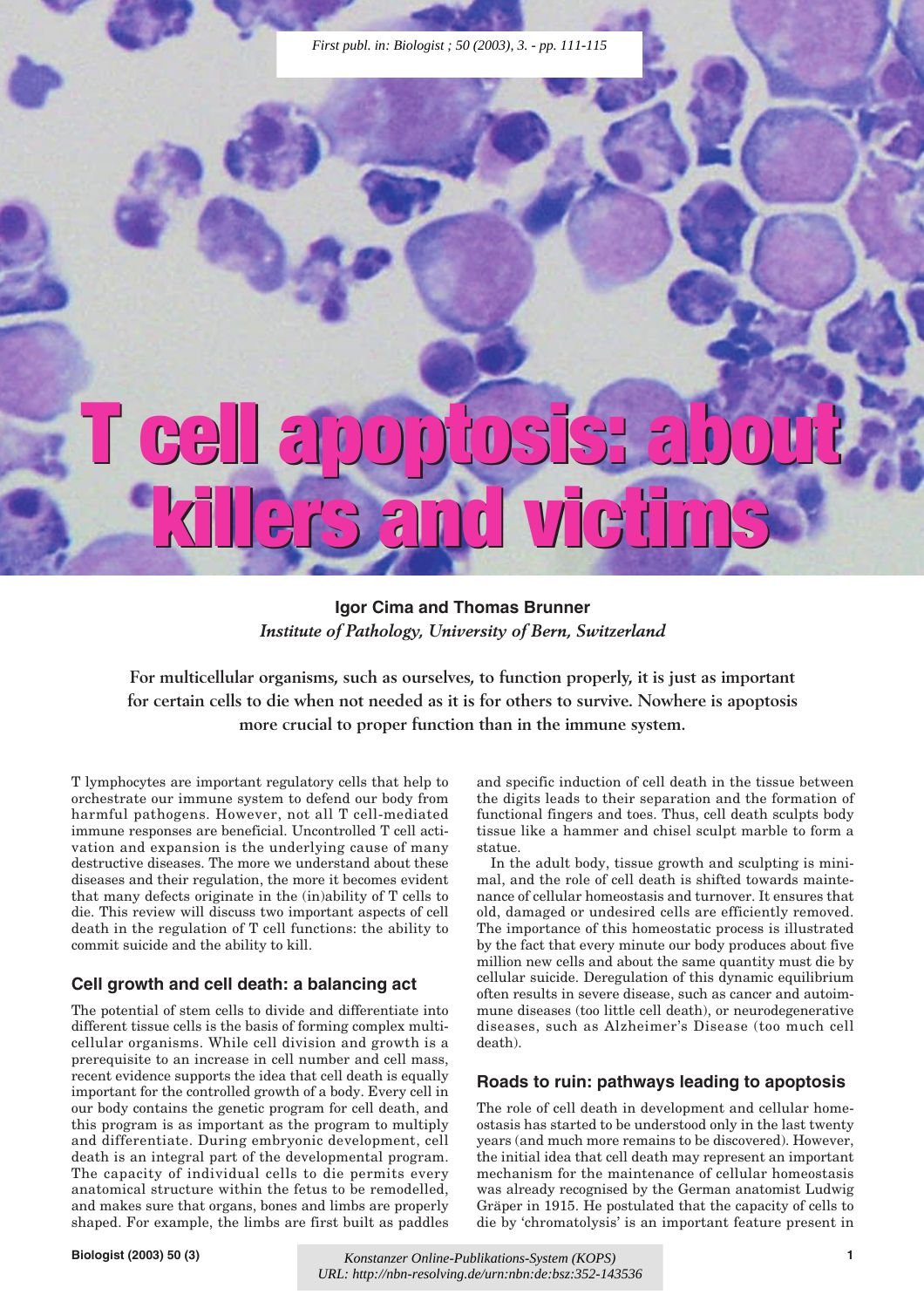every organ to counterbalance mitosis. The term chromatolysis was given in 1885 by the anatomist Walter Flemming to describe a phenomenon that, almost 100 years later, would be called apoptosis! Gräper 's observation however, passed quite unnoticed until the fifties, when it was finally recognised that cells can commit suicide and that this suicide program is imprinted in every single cell. Several years later, at the beginning of the seventies, Kerr, Wyllie and Currie observed that some dying cells showed characteristic morphological changes that were distinct from those occurring during accidental death by necrosis. This phenomenon was called '*apoptosis*' (Kerr *et al*., 1972), literally meaning 'falling off', and has been compared with natural process of leaves falling off the tree in autumn.

Apoptotic cell death proceeds via many different, distinct phases and this further underlines the active nature of apoptosis compared to the passive cell death by necrosis. While necrotic cell death can be considered an 'accident', apoptosis is an energy-dependent process, which is actively initiated. A characteristic feature of apoptotic cells is cellular and nuclear condensation. Quite often, however, fragmentation of the nucleus and the cell into small membrane-associated vesicles (so-called apoptotic bodies) is observed (Figure 1). These typical morphological features associated with cells dying by apoptosis are the result of defined and evolutionarily conserved biochemical pathways.

Apoptosis can be induced by an enormous variety of



*Figure 1.* Morphological changes in cells undergoing apoptosis*. The leukaemic T cell line Jurkat has been treated with UV irradiation to undergo apoptosis. A) Normal morphology of live cells. B) Different apoptotic morphologies upon UV irradiation. C) Caspase activation is required for apoptotic cell death. UV irradiated cells show normal morphology when caspases are blocked by the synthetic inhibitor zVAD-fmk. D) Membrane blebs in early apoptotic cells. E) Fragmentation of the apoptotic cell (apoptotic bodies). F) Cellular and nuclear condensation. G) Nuclear fragmentation. H) Phase contrast pictures of live and I) apoptotic cells.*

stimuli. However, different cell types display differential sensitivity towards apoptosis induction. Since apoptotic cells have common morphological characteristics, it is evident that common biochemical pathways must exist in most cell types and that these pathways are activated by all apoptosis-inducing triggers. Central to most, if not all, forms of apoptotic cell death is the activation of caspases. Caspases are a group of proteases that contain a cystein in their active site and preferentially cleave their substrates after aspartic acid (*C*ystein-*Asp*artate Prote*ases*). Caspases are always present in their inactive pro-form. Apoptosis induction leads to proteolytic cleavage of the proform and assembly of an enzymatically active mature caspase, composed of two small and two large subunits. Importantly, caspase inhibition, *e.g.*, via specific inhibitors, blocks almost all forms of apoptosis (Figure 1). But how are caspases involved in apoptotic cell death?

Caspase activity can lead to proteolytic digestion of target proteins and thus to their inactivation. For example, many structural cell proteins are caspase substrates, and their cleavage leads to their disassembly and the typical morphological alterations observed during apoptosis. Caspases can also cleave and inactivate many proteins involved in gene transcription and other signalling pathways, thus inhibiting certain processes that are not required by the dying cell, or that must be terminated. The proteolytic digestion of these substrates and their inactivation represents the actual 'demolition phase' of apoptotic

cell death. However, caspases do not only inactivate proteins, but may also activate enzymatic processes. Caspases can cleave their own or other caspases' pro-forms, resulting in further amplification and induction of an enzymatic cascade. The most prominent caspase-dependent activation process is that of the nuclease responsible for digestion of the genome, a hallmark in the apoptosis process. Caspases cleave and inactivate a specific nuclease inhibitor, releasing the active enzyme, which digests nuclear DNA and prevents further gene transcription (Hengartner, 2000).

Although the caspase activation step is common to most apoptotic pathways, there are differences in signalling events initiating caspase activation depending whether the apoptosis-inducing stimulus is initiated 'inside' or 'outside' the cell. Oncogenes, hypoxia, cellular stress and DNA damaging agents (such as  $\gamma$  and UV irradiation, and chemotherapeutics) act inside cells and are sensed by molecules like that encoded by the tumour suppressor gene, p53. p53 activates proapoptotic members of the Bcl-2 family, which create pores in the outer membranes of mitochondria. As a result, cytochrome C is released into the cytoplasm, where it acts as a co-factor for assembly of the so-called apoptosome, consisting of multimers of the apoptosis-associated factor-1 (Apaf-1) and pro-caspase 9. Apoptosome assembly causes activation of caspase 9 and subsequently the caspase cascade. This pathway, since it is initiated inside the cell, is called the *intrinsic* pathway. In contrast, apoptosis induced via transmembrane receptors is transduced via the *extrinsic* pathway. Certain members of the tumour necrosis factor (TNF) receptor family, such as TNF receptor 1, Fas (CD95) and TRAIL receptors 1 and 2, contain distinct signalling motifs in their cytoplasmic tail, so called *death domains*, which are required for apoptosis induction. Thus, these receptors are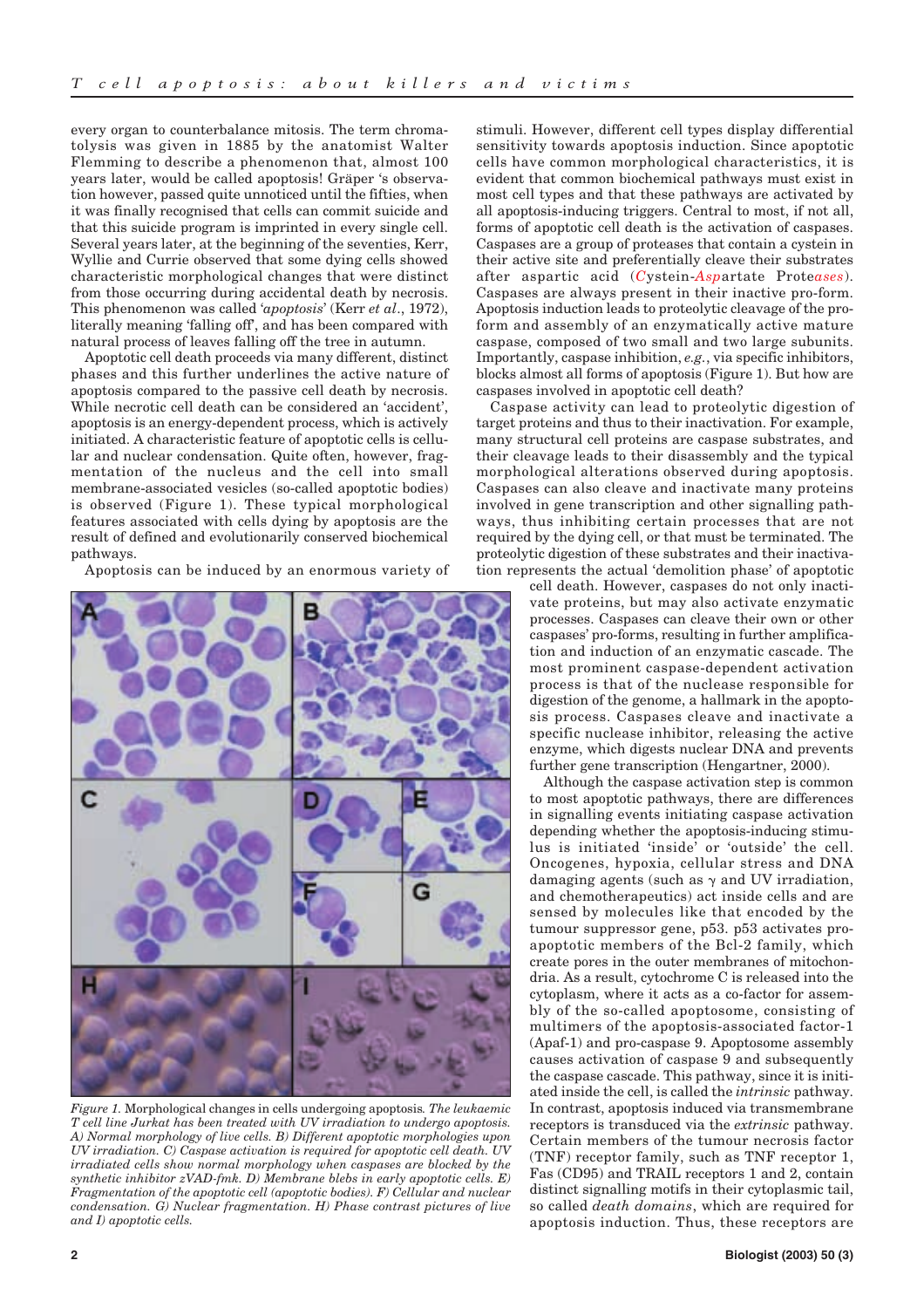

*Figure 2.* The two major apoptosis pathways. *The intrinsic pathway: cellular stress is sensed by the cell (*e.g. *by p53) leading to activation of pro-apoptotic members of the Bcl-2 family (*e.g. *Bax) (1a). This results in permeabilization of the outer mitochondrial membrane and release of cytochrome C (1b). Cytochrome C acts a co-factor for the formation of the apoptosome (Apaf-1 and caspase 9), which initiates the activation of the caspase cascade (1c). The extrinsic pathway: apoptosis is initiated by binding of death ligands to their respective death receptors (*e.g. *Fas) (2a). Binding induces trimerization and a conformational change. This leads to recruitment of adaptor molecules and pro-caspase 8, which becomes proteolytically cleaved and activated (2b). Active caspase 8 initiates the caspase cascade by activating other caspases (2c). At this level the intrinsic and extrinsic pathway proceed in common. Caspase activation leads to the apoptotic execution of the cell.*

called *death receptors*. Ligand binding causes receptor trimerisation, and subsequent conformational changes trigger the recruitment of adaptor molecules and pro-forms of caspases, which subsequently become activated. At this level of caspase activation the intrinsic and the extrinsic pathways merge and proceed together (Figure 2) (Hengartner, 2000; Strasser, 2000).

### **T cell suicide and immune homeostasis**

The immune system that defends our body from infectious agents follows a simple principle: expand on need, reduce when done. Under conditions of bacterial or viral infection, numbers of leucocytes participating in the immune response dramatically increase, gradually declining when the infection resolves. This phenomenon is particularly well pronounced in antigen-specific T lymphocytes. T cells recognise antigen bound to the major histocompatibility complex (MHC, the antigen-presenting structure) via a specific receptor (T cell receptor). This leads to activation of the cell, proliferation and the production of many cytokines (soluble protein mediators) that enhance and orchestrate immune responses. For example, specific T cell activation and cytokine production is required for the production of neutralising antibodies by B lymphocytes. Similarly, activated T cells can recognise virus-infected cells and kill these cells, as we will see later, also by apoptosis induction.

Recent years have led to the development of technologies that allow us to follow the fate of antigen-specific T lymphocytes during immune responses. Usually, the frequency of T cells specific to an individual antigen is rather low since the entire T lymphocyte repertoire must be ready to combat not only a single pathogen but an enormous variety of different antigens. Thus, upon encounter with the specific antigen, *e.g.*, during a viral infection, the few antigen-specific T cells must expand dramatically to reach a critical number and efficiently eliminate the virus. Experiments in mice have shown that, under these conditions, virus-specific T lymphocytes can easily make up to 20% of all T cells. It is obvious that this enormous expansion has to be followed by a radical depletion phase. And not surprisingly, upon resolution of the infection, the number of antigen-specific T cells usually drops dramatically. This process is called *peripheral deletion* and involves apoptotic cell death of the antigen-specific T cells.

There are two major mechanisms through which T cell homeostasis is induced by apoptosis: a passive mechanism, via 'death-by-neglect' and an active mechanism, via 'activation-induced cell death'. Growing T cells are dependent on growth factors. Many of these growth factors are produced by the activated T cells themselves, *e.g.*, interleukin 2, and act in an autocrine manner. Once the pathogen has been eliminated, T cell activation is reduced and less growth factors are produced. Since growth factors are also survival factors for activated T cells, a lack of survival signals sensitises them for apoptosis induction via the intrinsic pathway. This passive form of T cell apoptosis is called *death-by-neglect* (Lenardo *et al.*, 1999). While the actual trigger of apoptosis is unknown, it is believed that growth factor signals antagonise this process through induction of different anti-apoptotic signals.

Growth factor levels only gradually decrease however, and immune homeostasis mediated by death-by-neglect must be considered a relatively slow process. Additional, faster mechanisms must exist to mediate the relatively rapid T cell depletion observed *in vivo*. Interestingly, while stimulation of resting T cells induces proliferation and effector functions, restimulation of pre-activated T cell causes rapid induction of apoptosis. But what is the underlying mechanism of this *activation-induced cell death?* Important clues came from two natural mutant mouse strains, the *lpr* (*l*ympho*pr*oliferative disorder) and *gld* (*g*eneralized *l*ymphoproliferative *d*isorder) mice. With advancing age, these mice accumulate activated T and B lymphocytes and often develop autoimmune diseases. Cloning of the defective genes revealed that *lpr* encodes the apoptosis-inducing death receptor Fas (CD95) and *gld* encodes its ligand. Stimulated T cells express both the Fas receptor and its ligand, and it appears likely that they can interact with each other and induce apoptosis. Indeed, activation-induced cell death in T cells is efficiently blocked by neutralising antibodies against Fas or Fas ligand (see Figure 3). Thus, restimulation of pre-activated T cells induces the simultaneous expression of Fas and Fas ligand and subsequently Fas-mediated apoptosis via the extrinsic pathway (Brunner *et al*., 1995). Interestingly, this process even occurs in a single cell and is thus cell-autonomous (suicide), although fratricide killing of neighbouring T cells may also be involved. Similarly, activation-induced cell death proceeds not only via Fas-Fas ligand interactions, but other members of the TNF family  $(e.g., \text{TNF }\alpha \text{ and }$ TRAIL) have also been implicated (Lenardo *et al*., 1999).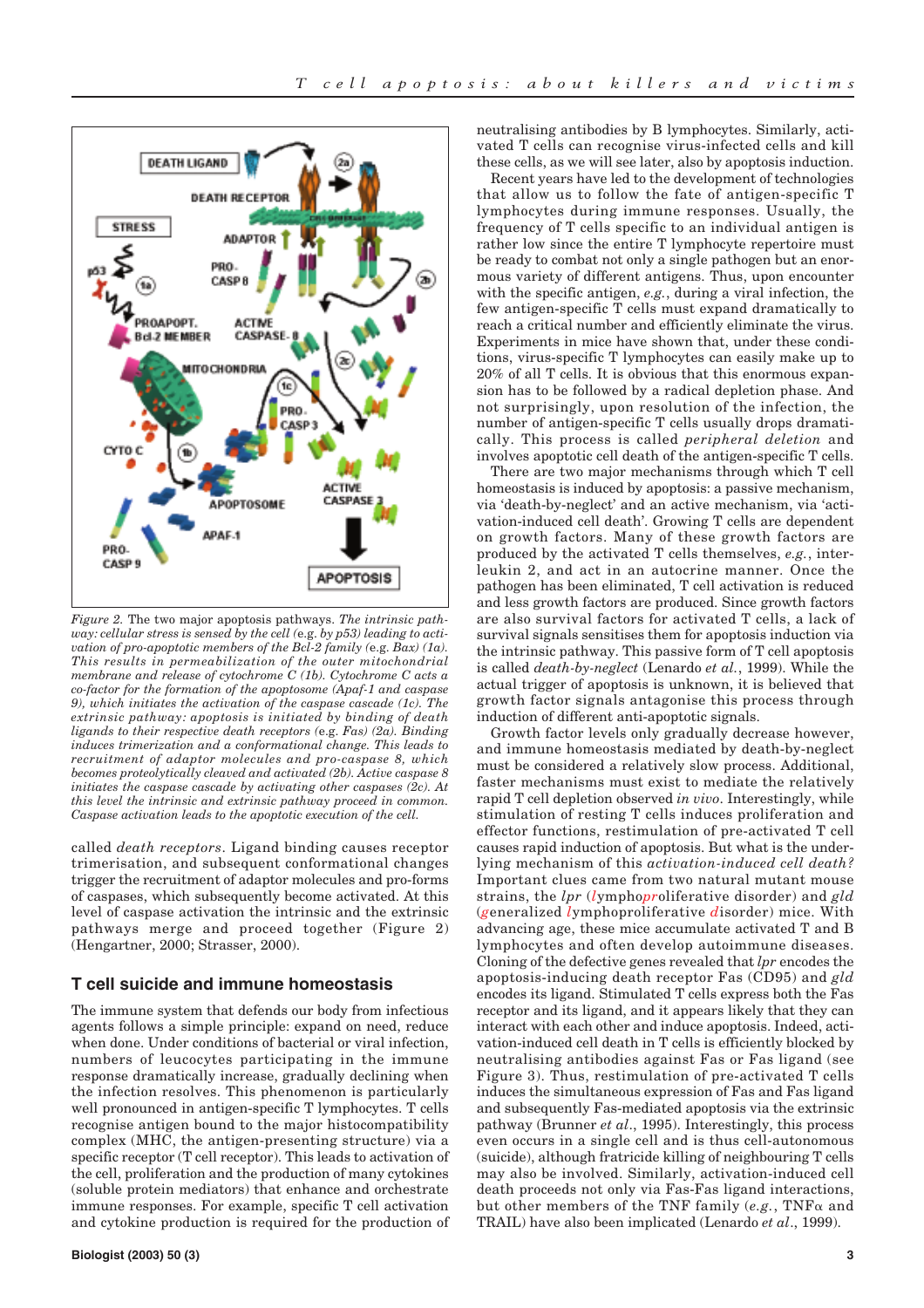

*Figure 3.* Activation-induced cell death in T cells*. T cells were stained with acridine orange which binds nucleic acids and appears green when viewed by fluorescence microscopy. A) Normal nuclear morphology in live cells. B) Apoptotic nuclear morphology in cells undergoing activation-induced cell death. C) Normal nuclear morphology in cells where activation-induced cell death has been blocked with anti-Fas ligand antibody. D) Proposed mechanism of activation-induced cell death in T cells: T cell receptor activation induces the expression of Fas and Fas ligand and subsequent cell-autonomous (suicide) interaction or interaction with neighbouring cells (fratricide) induces apoptosis via the extrinsic death receptor-dependent pathway.* 

## **T cell cytotoxicity: murder by persuasion (an offer that cannot be refused…)**

If T cells can commit Fas ligand-dependent suicide, they can probably also kill other cells. Indeed, death ligandinduced apoptosis is one of the major mechanisms by which cytotoxic T cells kill their target cells. In particular, activated CD8<sup>+</sup> cytotoxic T cells rapidly express Fas ligand upon recognition of antigen on target cells, and subsequent interaction with Fas 'persuades' the target cell to undergo apoptotic cell death. In CD4<sup>+</sup> T helper cells, Fas ligandmediated cytotoxicity is even the dominant mechanism of target cell killing. The importance of this cytotoxic effector mechanism is nicely illustrated during hepatitis. In this condition, liver cells are predominantly killed by Fas ligand expressed on infiltrating cytotoxic T cells, and inhibition of Fas ligand abrogates tissue destruction. Fas ligand transcription is a relatively slow process. To speed up Fas ligand-mediated cytotoxicity, T cells have developed an interesting strategy. Upon transcription, Fas ligand is not only transported to the cell membrane, but is also stored in cytoplasmic granule-like vesicles. Activation of the T cell by the target cell induces the rapid release of Fas ligand to the cell surface, making it more readily available to induce apoptosis in the target cell (Bossi and Griffiths, 1999; Wasem, 2001).

The degranulation of previously synthesised and stored cytotoxic Fas ligand molecules strongly resembles the other dominant mechanism of cell-mediated cytotoxicity. Activated CD8<sup>+</sup> T cells and natural killer cells (NK cells) express the pore-forming protein perforin and the serine protease granzyme B, which are stored in so-called cytotoxic granules. Specific stimulation of cytotoxic T cells by antigen on target cells induces the release of these proteins into the extracellular space, sometimes referred to as 'synapse', between T cell and target cell. Whereas granzyme B binds to the target cell surface via a specific receptor (manose-6-phosphate receptor), it cannot enter the cell without the help of *perforin*. In the presence of calcium, perforin polymerises on the cell membrane and allows *granzyme B* to be released into the cytoplasm. Cytoplasmic granzyme B cleaves a variety of target proteins, but most importantly, it cleaves and activates caspases, and initiates the apoptosis cascade.

Although these two major ways of target cell killing involve different effector molecules, they have similar strategies in common: the rapid release of preformed effector molecules, and the activation of the cell's own apoptosis machinery. Thus, cytotoxic T cells *persuade* their target cells to commit suicide (Froelich *et al*., 1998). The question remains as to why it makes sense that target cells undergo apoptosis rather than just being lysed. The answer may well lie in the completely different effects that necrotic and apoptotic cell death have on the immune system. Necrosis leads to cell disruption and the release of the entire cellular content. Interestingly, many of these components are immunostimulatory. Thus, necrotic cell death always causes inflammation and further tissue destruction. In contrast, apoptotic cell death proceeds quietly, since apoptotic cells are engulfed by phagocytes while their membranes are still intact. The immune system appears to prefer this quiet,

clean and 'non-spreading' mechanism to specifically eliminate target cells over the contagious cell death by necrosis.

## **Too little, too much….**

T cell apoptosis is a tightly regulated process. Appropriately expressed apoptosis-inducing molecules, such as



*Figure 4.* The two major mechanisms of T cell-mediated cytotoxicity*. T cells recognise antigen via their T cell receptor (TCR). This leads to the degranulation of cytotoxic granules (1a), and the release of perforin and granzyme B (1b). Perforin polymerises on the target cell membrane and allows granzyme B to translocate to the cytoplasm of the target cell. There it cleaves and activates caspase 3 and initiates the apoptosis pathway (1c). T cell activation also leads to the expression of death ligands (*e.g. *Fas ligand) (2a), which binds to death receptors on the target cell (2b). Upon adaptor molecule recruitment and caspase 8 activation, the caspase cascade and apoptosis is initiated (2c).*